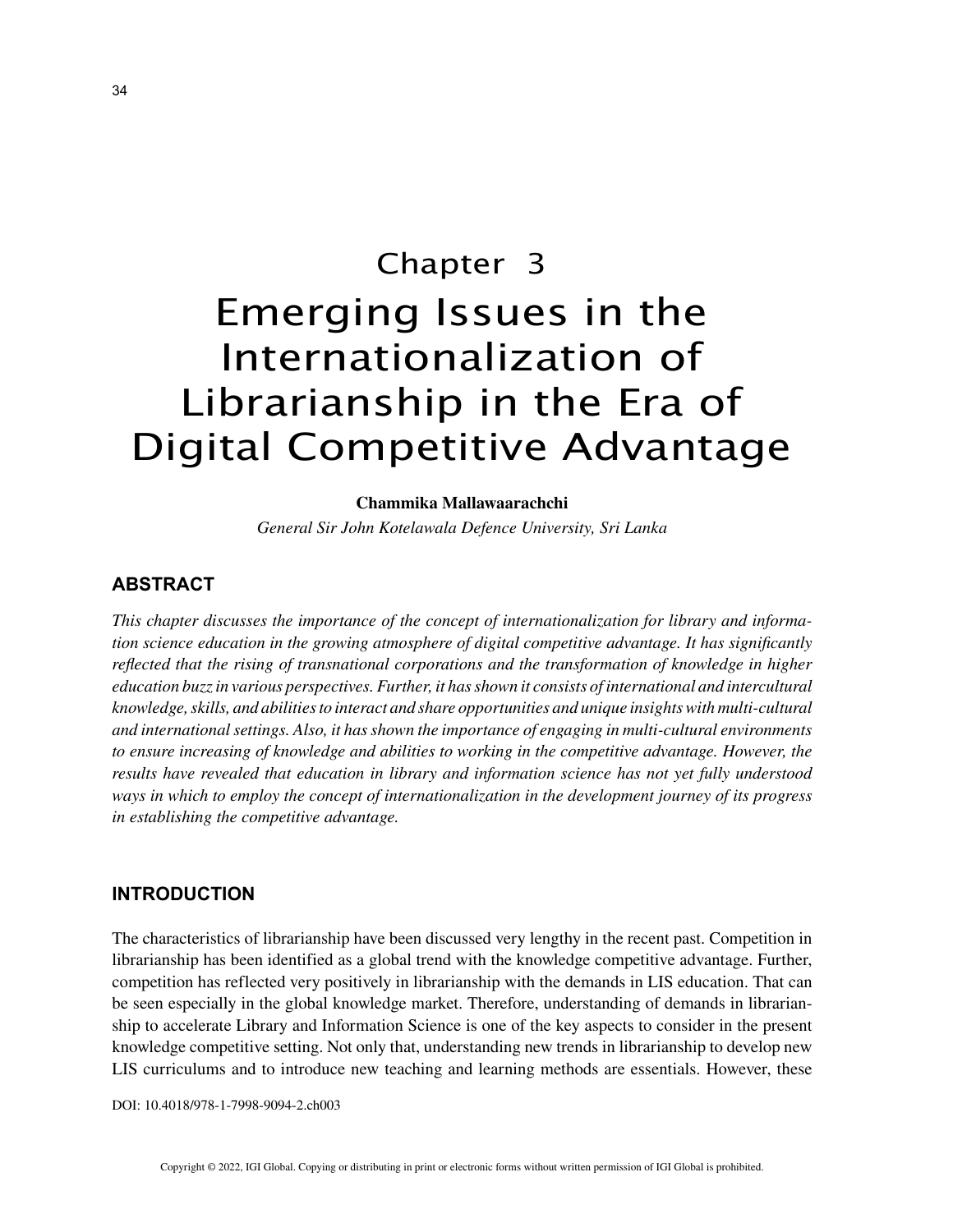areas are now can see as a huge gap in librarianship. But, it should be reasonable to mention that this gap can be able to address at the institutional levels by introducing the concept of internationalization of librarianship. As a result, gaps in knowledge and skills in librarianship in technology-savvy knowledge components can be improved. Therefore, gaps in knowledge and skills of librarianship are very insightful in the concurrences in digital competitive advantage. Because the global digital knowledge market hunts for knowledge intense and technology profound professionals in librarianship. Professionals in librarianship may scrutinize demands and challenges that they may face not in the future but at the present state of affairs in the digital competitive advantage. The circumstances create a competitive environment for professionals in LIS. And, also for institutions of LIS. Therefore, one of the ways to engage with the digital competitive advantage of LIS education in coping with the internationalization of librarianship in a similar way other professionals accomplish.

The importance of introducing the concept of internationalization to promote teaching, learning and in research of librarianship has been discussed widely nowadays. But, it seems to be that the concept has been defined from various perspectives. Therefore, the concept is still debated among professionals and practitioners of librarianship in two ways. While one way is how important is it for their domain? Other is what matters to be considered? However, the perception of internationalization can be easily defined as the process of integrating international, intercultural or even global dimensions for the specific purpose of delivering post-secondary education at institutions. So, one aim of the concept of internationalization is enhancing knowledge and experience in domains with their practices through collaborative teaching, learning and research. Because, collaborative links make the digital competitive advantage reality with the inter-cultural knowledge, skills, and abilities. In addition, one of the most significant facts is that internationalization creates more opportunities to link with the digital competitive advantage especially in the digital environment beyond the domains that professionals and practitioners of librarianship are being linked with. So, the concept of internationalization can be applied in librarianship to respond to an assured future with the digital competitive advantage. As a result, professionals and practitioners of librarianship have to work with both the digital competitive advantage and internationalization to link with assured future by producing knowledge and skills librarians with potential targets. But, one of the significant issues is that the perception of internationalization has not been incorporated in teaching, learning, developments and research initiatives in librarianship as required for the era of digital competitive advantage.

But, interestingly, interpretations of the model of internationalization are enormous, therefore the purpose of this chapter is to discuss the importance of the concept to prepare professionals of librarianship for internationalization to work with global challenges to meet the digital competitive advantage. Therefore, the chapter discusses the key components in the perception of internationalization and ways to enhance collaborative efforts in teaching, learning and research in the field of librarianship. This chapter provides insights not only for professionals and intellectuals in librarianship. But also, those who have a passion see development in librarianship in the digital era in general.

# **BACKGROUND**

The study is carried out based on a state of the art method to enhance librarianship in the era of digital competitiveness. Accordingly, the study has discovered the influences of the model for the success in particular teaching, learning and research in librarianship and its education. In addition, curriculum